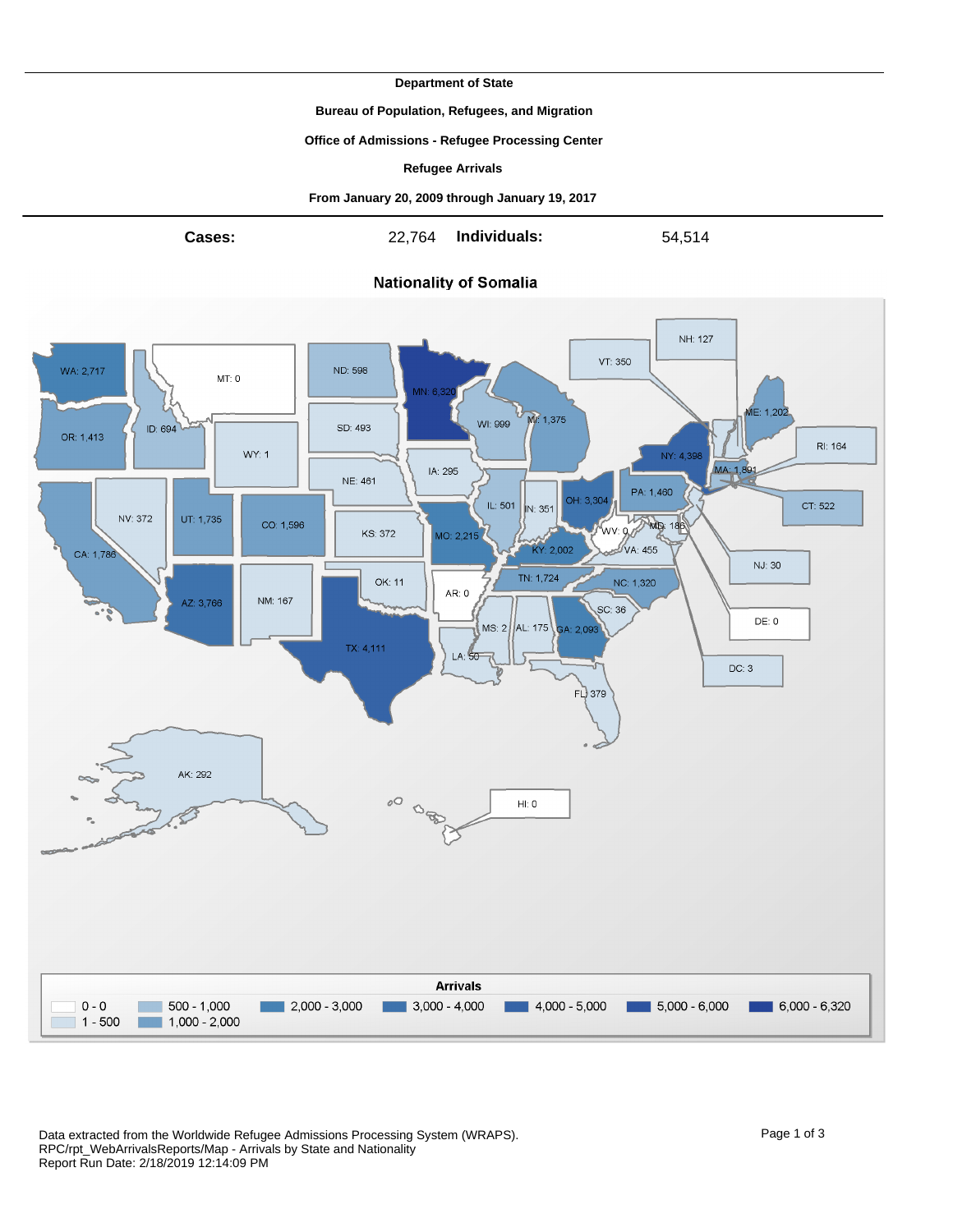**Department of State**

**Bureau of Population, Refugees, and Migration**

**Office of Admissions - Refugee Processing Center**

## **Refugee Arrivals**

**From January 20, 2009 through January 19, 2017**

**Cases:** 22,764 **Individuals:** 54,514

| <b>State</b>            | Cases | Inds  |
|-------------------------|-------|-------|
| Alabama                 | 109   | 175   |
| Alaska                  | 165   | 292   |
| American Samoa          | 0     | 0     |
| Arizona                 | 1,528 | 3,766 |
| Arkansas                | 0     | 0     |
| California              | 612   | 1,786 |
| Colorado                | 680   | 1,596 |
| Connecticut             | 219   | 522   |
| Delaware                | 0     | 0     |
| District of<br>Columbia | 3     | 3     |
| Florida                 | 139   | 379   |
| Georgia                 | 846   | 2,093 |
| Guam                    | 0     | 0     |
| Hawaii                  | 0     | 0     |
| Idaho                   | 297   | 694   |
| Illinois                | 237   | 501   |
| Indiana                 | 185   | 351   |
| lowa                    | 118   | 295   |
| Kansas                  | 170   | 372   |

| State          | Cases | <b>Inds</b>    |
|----------------|-------|----------------|
| Kentucky       | 794   | 2,002          |
| Louisiana      | 23    | 50             |
| Maine          | 481   | 1,202          |
| Maryland       | 78    | 186            |
| Massachusetts  | 843   | 1,891          |
| Michigan       | 599   | 1,375          |
| Minnesota      | 2,575 | 6,320          |
| Mississippi    | 2     | $\overline{2}$ |
| Missouri       | 888   | 2,215          |
| Montana        | 0     | 0              |
| Nebraska       | 198   | 461            |
| Nevada         | 215   | 372            |
| New Hampshire  | 50    | 127            |
| New Jersey     | 20    | 30             |
| New Mexico     | 87    | 167            |
| New York       | 1,823 | 4,398          |
| North Carolina | 629   | 1,320          |
| North Dakota   | 299   | 598            |

| <b>State</b>   | <b>Cases</b> | Inds  |
|----------------|--------------|-------|
| Ohio           | 1,386        | 3,304 |
| Oklahoma       | 11           | 11    |
| Oregon         | 513          | 1,413 |
| Pennsylvania   | 610          | 1,460 |
| Puerto Rico    | 0            | 0     |
| Rhode Island   | 71           | 164   |
| South Carolina | 17           | 36    |
| South Dakota   | 196          | 493   |
| Tennessee      | 867          | 1,724 |
| Texas          | 1,735        | 4,111 |
| Utah           | 694          | 1,735 |
| Vermont        | 113          | 350   |
| Virgin Islands | 0            | 0     |
| Virginia       | 203          | 455   |
| Washington     | 1,061        | 2,717 |
| West Virginia  | 0            | 0     |
| Wisconsin      | 374          | 999   |
| Wyoming        | 1            | 1     |

\*Please note Special Immigrant Visa (SIV) recipients who have elected and received U.S. Refugee Admissions Program (USRAP) Reception and Placement (R&P) benefits are not included in this report.

Data extracted from the Worldwide Refugee Admissions Processing System (WRAPS). Page 2 of 3 RPC/rpt\_WebArrivalsReports/Map - Arrivals by State and Nationality Report Run Date: 2/18/2019 12:14:09 PM